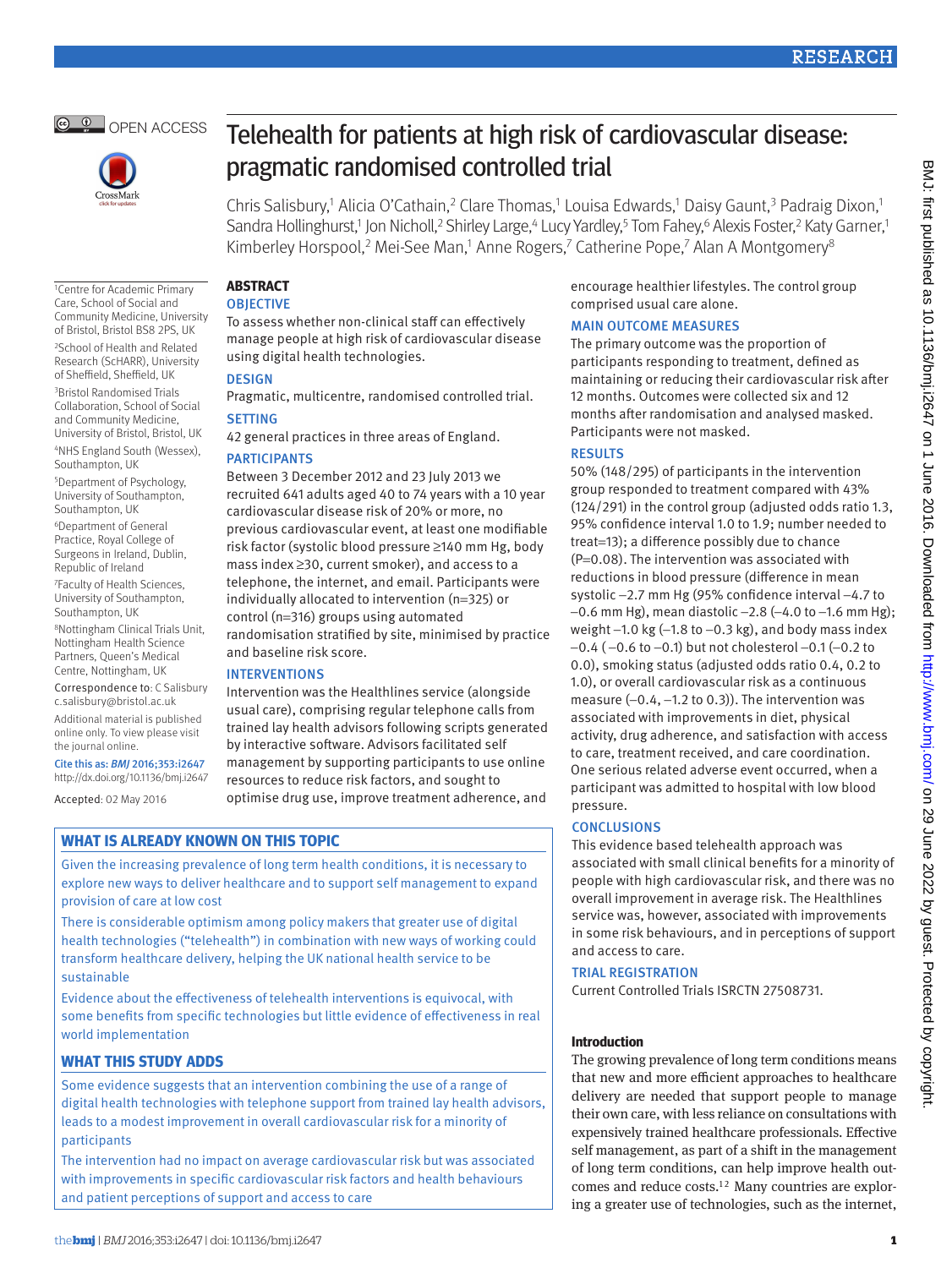remote monitoring, and telephone support as a way of expanding provision and increasing access to care for a large number of people at relatively low cost. In the United Kingdom, current policy envisages these "telehealth" approaches as having potential to transform the delivery of healthcare to make the national health service sustainable for the future.3 In the United States, the Veterans Health Administration has enrolled more than 50000 people in a home telehealth programme,  $45$  and in Europe the Renewing Health Consortium is evaluating telehealth programmes in nine countries.6

The volume of literature on the effectiveness of specific telehealth interventions is burgeoning, with promising effects for some applications. However, recent reviews have highlighted that much of the evidence is of poor quality; results are inconsistent; there is a lack of theoretical underpinning, which makes it difficult to interpret the mixed results; and there is some evidence of publication bias in favour of positive results.7-10 Furthermore, focusing on specific applications or technologies in isolation is of limited value since they need to be considered in the context of their implementation within the healthcare system. In practice, large scale healthcare programmes based on telehealth involve the combined use of technologies—for example, online programmes or remote monitoring with telephone support from advisors following computerised algorithms. In the recent five year strategic plan for the NHS, it is argued that evaluation is needed of "combinatorial innovation," in which a range of technologies are provided in combination with new ways of working.<sup>1112</sup> Few rigorous pragmatic studies have been done on implementation of this approach in the real world.<sup>8</sup> Furthermore, a key aspect of the argument for telehealth is increased efficiency, but there are few studies incorporating economic analyses, and the limited evidence available suggests that many telehealth interventions are not cost effective.<sup>13</sup>

We conducted a research programme to develop a conceptual model for the effective use of telehealth in long term conditions, based on literature reviews,<sup>1415</sup> qualitative research,<sup>16</sup> and surveys of patients' views.<sup>17</sup> Designated the telehealth in chronic disease (TECH) model, this builds on existing approaches such as the chronic care model by creating a framework for improving the management of chronic diseases through telehealth.18 We used this model to design the Healthlines service for the management of long term conditions, based on the combined use of internet based health applications that had evidence of effectiveness supported by non-clinically qualified staff working using tailored computerised algorithms.19

We evaluated the Healthlines service through linked pragmatic multicentre randomised controlled trials with nested process and economic evaluations in two exemplar conditions: depression and increased cardiovascular risk. This paper reports the findings for patients with an increased cardiovascular risk. Although hypertension, obesity, and hyperlipidaemia are often considered as long term conditions, it is more appropriate to consider them as risk factors, with their combined effect determining overall cardiovascular risk.20 This was considered an appropriate exemplar because of the high number of people affected (10% of adults aged 35-74 in England and Wales have a 10 year cardiovascular risk  $\geq 20\%$ ,<sup>21</sup> which has serious health consequences as a result of heart attacks, strokes, kidney disease, and other problems. Cardiovascular disease causes 28% of deaths in England, accounts for 10% of all hospital admissions, and involves an annual expenditure in England of almost £7bn.<sup>22</sup> A low cost intervention that could be made widely available to large numbers of people could have a beneficial impact at a population level even if the effect for an individual was small.

Evidence exists for the effectiveness of specific relevant technological approaches, such as home blood pressure monitoring, $23$  mobile phone applications to support smoking cessation, $24$  and online interventions for weight loss.25 This evidence provided a good basis for the hypothesis that combining these "active ingredients" and implementing them within a new telehealth model of care would be effective and cost effective. Furthermore, the introduction in 2008 of the NHS Health Check programme was likely to identify a large number of people at high cardiovascular risk, and there was a need to explore ways to expand provision of care to manage them once they had been identified.26

Our hypothesis was that the Healthlines service for patients with high cardiovascular risk would be more clinically effective and cost effective than usual care, while also improving participant's quality of life, risk behaviours, and experience of care.

## **Methods**

#### Design

This was a pragmatic, multicentre, randomised controlled trial comparing the Healthlines service in addition to usual care versus usual care alone in adults with a high risk of cardiovascular disease. The study was registered before recruitment of the first participant, and the study protocol has been published.19 After the trial commenced there were no important changes to the methods, apart from the addition of a nested substudy of different forms of information in the patient invitation to assess the impact on participant recruitment rates. This did not alter the design or outcomes for the main trial; results of this substudy are published elsewhere.27

## **Participants**

Patients eligible for the trial were aged between 40 and 74 years, had a risk of a cardiovascular event in the next 10 years of 20% or more calculated using the QRISK2 score,<sup>21</sup> and had one or more of the following modifiable risk factors (systolic blood pressure ≥140 mm Hg, body mass index ≥30, being a current smoker, or any combination of these). Participants required access to a telephone, the internet, and an email address. We excluded people who had a previous cardiovascular event; were pregnant or planning pregnancy; had a serious mental health problem, dementia, severe learning disability, or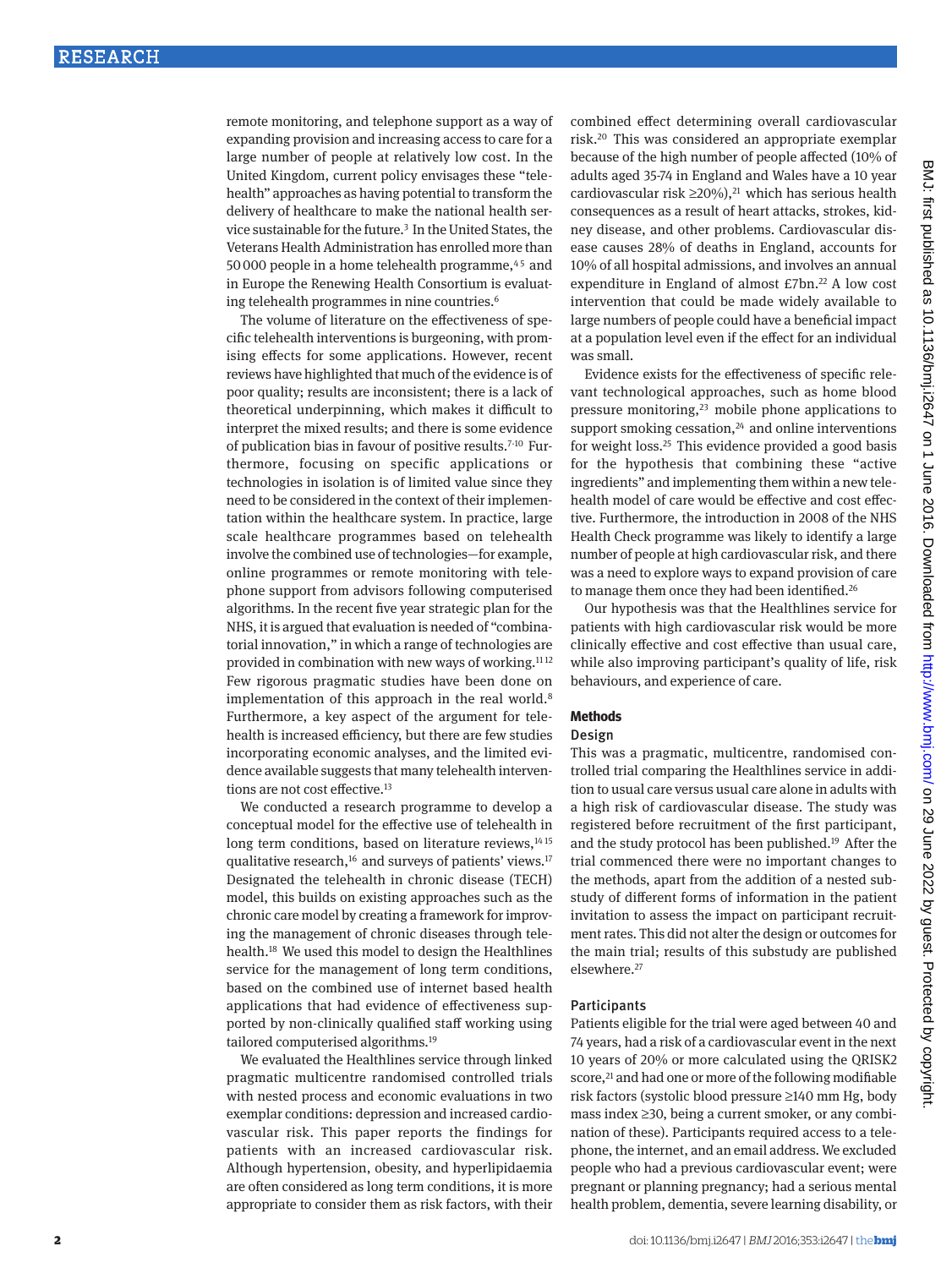## Box 1: Components of the Healthlines cardiovascular disease risk intervention, reflecting the TECH conceptual model, with examples of strategies

Computerised behaviour management programme, providing interactive scripts used by health advisors

Modules include:

- • Knowledge about cardiovascular risk and healthy lifestyles
- Review of drugs and side effects
- • Optimisation of drugs for blood pressure lowering
- Home blood pressure monitoring
- Review of statins
- • Support for drug adherence
- • Smoking and nicotine replacement therapy
- Healthy eating
- • Weight loss and Orlistat
- • Alcohol use
- • Exercise

Motivational interviewing. All health advisors were trained in motivational interviewing

Self monitoring and feedback—for example, blood pressure online self monitoring programme with automated feedback

Treatment optimisation and intensification—health advisors monitor treatment response, and send emails to clinicians to intensify treatment when necessary, along with reminders of treatment guidelines

Addressing drug adherence—monthly review, scripts incorporated evidence based strategies to promote adherence

Improving care coordination—sharing all information sent to clinicians with patients Supporting primary care—all aspects of the intervention designed to support rather than duplicate primary care

Strategies to promote engagement of patients—through continuity of care with the same advisor; providing technical support with getting online

Strategies to promote engagement of primary care clinicians—emphasising the evidence based nature of intervention components and how it can support their work in primary care.

> substance dependency; were receiving palliative care; or were unable to communicate verbally in English.

> Participants were recruited from 42 general practices covering populations with a range of sociodemographic characteristics in and around Bristol, Sheffield, and Southampton, England. We used patients' medical records to identify those who had at least one modifiable risk factor and estimated 10 year cardiovascular risk of 18% or more (we were over-inclusive at the initial screening stage because QRISK2 scores based on historical records may not reflect current risk and we wanted to invite potentially eligible people to have an updated risk assessment). A random sample of these potentially eligible patients in each practice was sent information about the study by post, after general practitioners screened the list for patients with known exclusion criteria. We sent information to between 250 and 285 patients in each practice, altering the sampling fraction over time to achieve our recruitment targets. A researcher telephoned patients who expressed an interest in the study to conduct initial eligibility screening and then invited them for an assessment of cardiovascular risk status by a practice nurse at their participating general practice. The nurse measured the patients' blood pressure, weight and height, smoking status, and total cholesterol to high density lipoprotein

cholesterol ratio, and collected all other relevant information needed to calculate the patient's QRISK2 score (see supplementary appendix 1). Patients who had a QRISK2 score of 20% or more and had one or more of the specified modifiable risk factors completed a baseline questionnaire and consent form, either online or by post.

## Intervention and control

Participants in the control group could continue to receive all care normally provided by the NHS, but had no contact with the Healthlines service. Usual care involved management of cardiovascular risk factors by primary care clinicians, including, in some cases, referral to community services for advice about smoking cessation and weight management.

Participants in the intervention arm received support from the Healthlines service in addition to usual NHS care. The Healthlines service is a multifaceted intervention, incorporating a range of strategies to address the various components of the TECH model (see box 1).18 The intervention is based around regular telephone calls from a health advisor, supported by patient specific tailored algorithms and standardised scripts generated through a computerised behavioural management programme. This programme was originally developed and successfully evaluated in the United States by Bosworth et al and includes a series of modules on subjects such as drug adherence, diet, and smoking cessation.28 29 The standardised scripts generated by the software were based on recognised principles for behaviour change, such as stimulus control, problem solving, cognitive restructuring, and goal setting.<sup>30</sup> We modified the programme to reflect English management guidelines and referral options, wrote additional modules with new content, and adapted the language to suit an English population.

For the initial assessment, health advisors contacted each participant by telephone to discuss their health needs and to agree on specific goals. After the initial call, the advisors telephoned each participant approximately every month for one year. The software was interactive and provided different computerised scripts so that the content of each call was tailored to meet each participant's particular needs and goals. The software provided health advisors with links to relevant and quality assured online resources and applications to support self management (for example, to help with losing weight or stopping smoking), and the advisors sent these links to participants by email or post. To avoid an anonymous "call centre" approach, the same advisor telephoned each participant on each occasion when possible, since our earlier qualitative research had identified a relationship with the advisor as an important factor in engaging prospective participants.15 The Healthlines service was designed to improve access to care and was available until 8 pm on weekdays and 2 pm on Saturdays.

Participants were also provided with access to a Healthlines web portal where they could obtain further information about cardiovascular disease, access other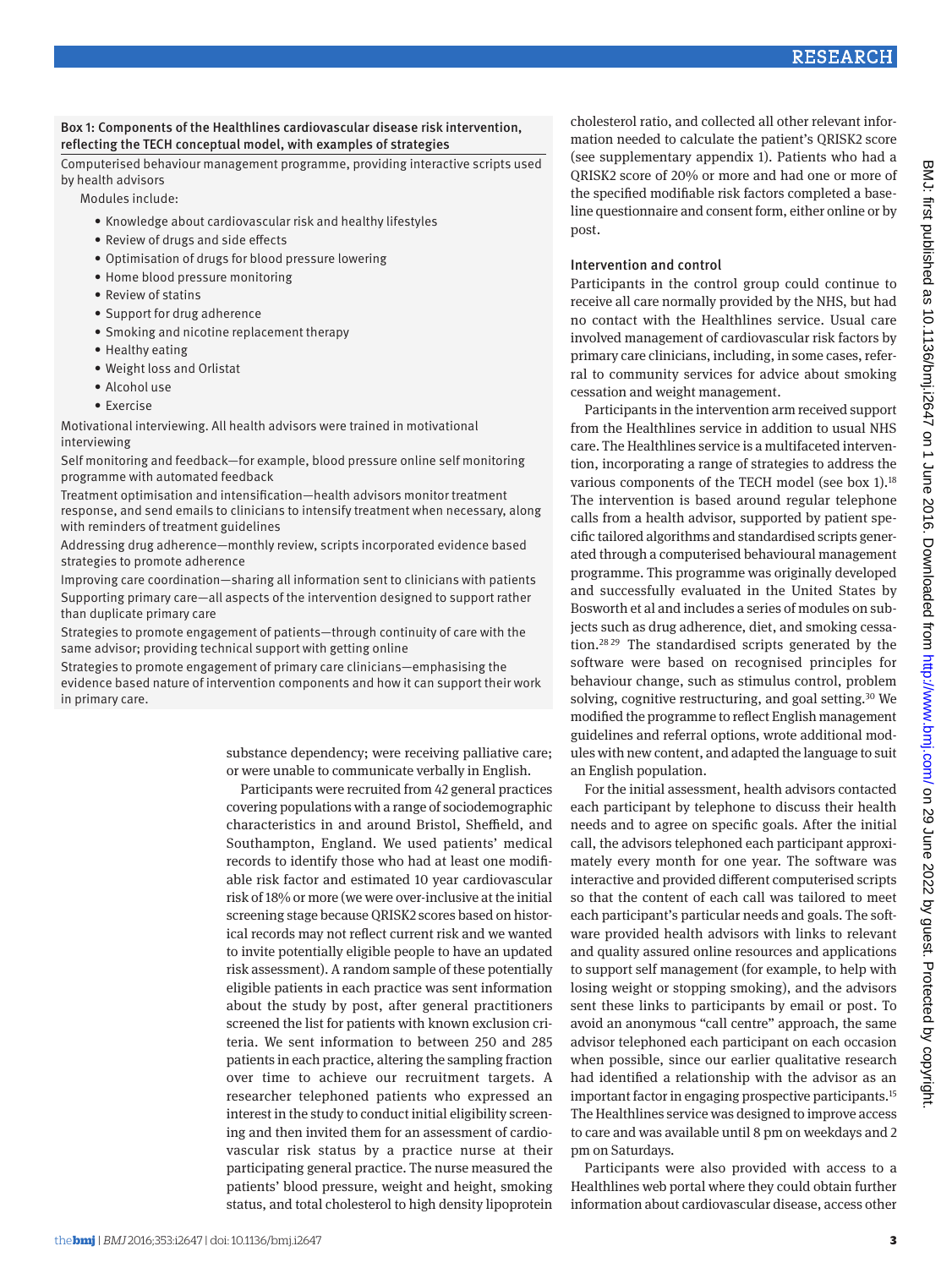online resources, request a call-back from Healthlines staff, see copies of letters to their general practitioner, and use a blood pressure self monitoring system. Participants with a baseline systolic blood pressure of 140 mm Hg or more were offered a validated home blood pressure monitor (Omron, M3) by their practice nurse, requested to take their blood pressure twice daily for the first week and weekly thereafter, and to upload their readings to the Healthlines portal. The portal calculated average readings over the previous six days initially and thereafter over the previous six weeks. Using these readings, participants were automatically advised by the portal whether their blood pressure was within their target, when to take their blood pressure again, and what to do if their blood pressure was too high or too low. Target blood pressure was based on UK guidelines,<sup>31</sup> although an individual's target could be modified by his or her general practitioner. At each telephone contact, health advisors reviewed average blood pressure readings, and participants with above target readings were asked to see their doctor to review their treatment. Advisors sent an email to the general practice, attaching details of the patient's recent blood pressure readings and a summary of guidelines from the National Institute for Health and Care Excellence about recommended steps for intensifying treatment.

The Healthlines advisors were not clinically qualified but had experience of working as health advisors for NHS Direct and had a further three weeks of training in health coaching, motivational interviewing, treatment options (including drugs) for hypertension, smoking and obesity, and use of the Healthlines computerised management programme.

The Healthlines service was originally hosted by NHS Direct, which provided a range of telehealth services through a network of call centres and a nationally recognised website. When NHS Direct closed in March 2014, delivery of the intervention was paused for two months while the staff and computer systems were transferred to a new provider (Solent NHS Trust). Although the Healthlines service resumed unaltered after this hiatus, about two thirds of participants experienced some disruption, and some participants could not receive the full number of telephone calls during their 12 month follow-up period.

## **Outcomes**

The primary outcome was the proportion of participants responding positively to treatment, defined as maintaining or reducing their 10 year cardiovascular risk 12 months after randomisation, estimated using the QRISK2 score. Since cardiovascular risk increases with age, maintaining or reducing risk over 12 months requires an improvement in at least one modifiable risk factor. We treated the QRISK2 score (continuous) as a secondary outcome. The estimate of risk was based on data collected at an assessment by a nurse or healthcare assistant at the participant's general practice at six and 12 months after recruitment using the same procedures as used at baseline (see supplementary appendix 1). We calculated follow-up QRISK2 scores by updating age

and values for modifiable risk factors only. Other variables such as diagnoses of atrial fibrillation or diabetes were not altered to avoid bias from the greater attention paid to participants in the intervention arm.

Cardiovascular risk is a composite outcome, and the individual risk factors of blood pressure, weight (and body mass index), smoking, and cholesterol level were important secondary outcomes. Other secondary outcomes were quality of life, exercise, diet, satisfaction with treatment received and with amount of support received, perceived access to care, self management skills and self efficacy, drug adherence, health literacy, use of telehealth, and perceptions of care coordination. Table 6 lists the specific measurement instruments used. Secondary outcome measures were collected through patient questionnaires, completed online or by post at baseline and six and 12 months after randomisation. We obtained data about prescriptions and primary care consultations from general practice records and details on use of the intervention from Healthlines records. Potential serious adverse events were identified through reports from participants or health professionals, further inquiry about hospital admissions reported in outcome questionnaires, or admissions, deaths, or other potential serious adverse events identified through review of primary care notes at the end of the trial. We logged all such events with a description of the event and an assessment of expectedness, relatedness, and seriousness and we reported to the trial monitoring committee, sponsor, and ethics committee as appropriate.

#### Sample size

The sample size was chosen pragmatically, taking into account the size of effect that would be likely to influence practice and might be feasible to detect in a trial of reasonable size. Based on a previous study we assumed that 35% of participants in the control arm would maintain or reduce their cardiovascular risk over 12 months.<sup>32</sup> Including 240 participants in each trial arm for analysis would provide 80% power (5% α) and 90% power (1% α) to detect differences of 13 and 18 percentage points, respectively. Assuming 20% attrition, we therefore aimed to recruit 600 participants, 300 in each trial arm.

#### Randomisation and masking

Participants who provided consent were randomly allocated in 1:1 ratio to the intervention or usual care group. Allocation was made using a web randomisation system hosted by the Bristol Randomised Controlled Trials Collaboration, and automated to ensure concealment. Randomisation was stratified by location of recruitment (Bristol, Sheffield, or Southampton) and minimised by general practice and baseline QRISK2 score. Researchers notified the participants of their allocation by email. Participants were not masked to treatment allocation. Practice nurses or healthcare assistants collected data for the QRISK2 score and may have been aware of treatment allocation at follow-up, but the variables of relevance on smoking (validated using a carbon monoxide monitor), blood pressure, and cholesterol level were all based on objective quantitative data. All other outcome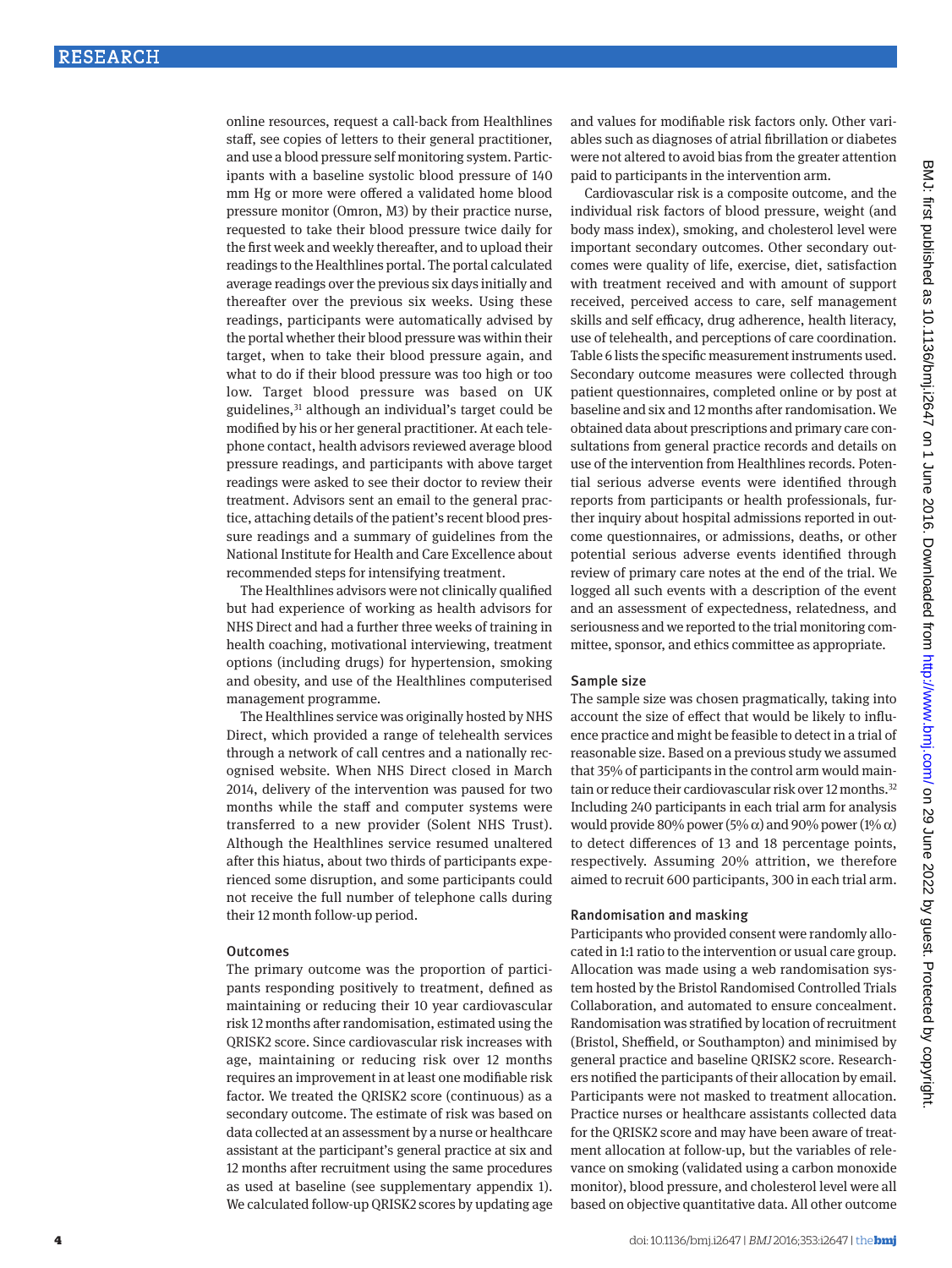data were collected by participant self report or electronic download from medical records and were entered and analysed blinded to treatment allocation.

#### Statistical analysis

Analysis was conducted according to CONSORT guidelines, following an analysis plan agreed in advance with the independent trial steering committee and data monitoring committee. We used descriptive statistics to compare baseline characteristics of trial participants by allocated arm. The primary analysis of response to treatment after 12 months was conducted using a mixed effects logistic regression model adjusted for site, baseline QRISK2 score, and general practice (as a random effect). Participants were analysed according to allocated arm. We conducted sensitivity analyses of the primary outcome using: the assumption that all participants were exactly one year older at 12 months' follow-up, simple imputation of missing outcome data that assumed no treatment response, multiple imputation of missing data, exclusion of general practitioner's practice as a random effect, and adjustment by time between randomisation and follow-up. By fitting interaction terms between trial arm and subgroup variables, we investigated whether any effect of the Healthlines intervention on the primary outcome differed according to subgroups defined by sex, age, baseline QRISK2 score, and presence or absence of each of the modifiable risk factors (hypertension, obesity, smoking) at baseline.

In secondary analysis of the primary outcome, we estimated the complier average causal effect of the Healthlines intervention when received as intended. We described compliance as little or none (two or fewer telephone calls), partial (three to 11 calls), or full (12 or 13 calls). We estimated the complier average causal effect at 12 months using principal stratification in two ways: classifying partial compliers as either non-compliers or full compliers.33

Secondary outcomes were analysed in a similar manner to the primary outcome. We estimated between group effects using linear, logistic, or binomial mixed effects regression models, adjusted for stratification and minimisation variables and value of the outcome at baseline. Participants were analysed as randomised without imputation of missing data. To reduce the number of statistical comparisons, we estimated between group differences for secondary outcomes (other than cardiovascular risk factors) only at the final 12 month follow-up time point. We described serious adverse events by study arm.

We assessed the cost effectiveness of the Healthlines intervention from an NHS perspective at 12 months from randomisation. Cost effectiveness was not listed as a secondary outcome in the trial registry because we viewed it as an approach to analysis rather than as an outcome; however, assessment of cost effectiveness was specified a priori as an aim in the registry and described in the published protocol. The methods and results of the economic evaluation will be described in detail elsewhere. In brief, we compared health system costs with incremental quality adjusted life years, measured using the EQ-5D-5L generic quality of life questionnaire<sup>34</sup> at baseline and six and 12 months post-randomisation, to produce an estimate of net monetary benefit. We also developed a cohort simulation model in order to estimate the cost effectiveness of the intervention over the estimated remaining lifetime of trial participants.

All analyses were conducted using Stata version 13 MP2. The trial was registered prospectively with Current Controlled Trials (ISRCTN 27508731).

#### Patient involvement

There was strong and valuable patient and public involvement throughout the Healthlines research programme. Two service user groups (Mental Health Research Network and NHS Direct user group) provided feedback on the initial questionnaire about patients' preferences and needs in relation to telehealth, which helped to inform the intervention design.<sup>17</sup> Two representatives of these groups became members of the management group for the five year research programme. They contributed to the design of the patient survey, $17$ participated in a workshop to develop the TECH model that underlies the intervention, $18$  and became members of the trial steering committee for the randomised trial.<sup>19</sup> They commented on the acceptability of the intervention to potential participants and obtained feedback from their user groups on the outcome measures. At the end of the trial they contributed to a workshop of key stakeholders, which was held to discuss interpretation and dissemination of the findings. They also provided useful feedback on the final report of the programme, and in particular the lay summary. We have thanked all participants for their involvement and given them details of the website where all published results will be made publically available (www.bristol.ac.uk/healthlines/).

#### **Results**

Participants were recruited between 3 December 2012 and 23 July 2013. Of 7582 people sent information about the study, 1205 (16%) expressed interest and were assessed. Of these, 641 were eligible and randomly allocated to the Healthlines intervention (n=325) or usual care (n=316) arms (fig 1). In total, 597 (93%) of the participants provided follow-up data after six months' follow-up and 586 (91%) after 12 months' follow-up (the primary outcome).

Table 1 shows the characteristics of participants in the trial. Overall, the participants were at high risk of a cardiovascular event (mean 10 year risk 31%) owing to combinations of modifiable and non-modifiable risk factors. The participants were predominantly white men aged more than 60, and at baseline 356 (56%) were obese (body mass index ≥30), 450 (70%) had a blood pressure of 140 mm Hg or more, and 528 (18%) were current smokers. The two trial arms were well balanced except that there were fewer smokers and more participants with diabetes in the intervention arm. These factors both contribute to the baseline QRISK2 score, which was included as a covariate in all analyses, so we did not conduct additional statistical adjustment for these imbalances.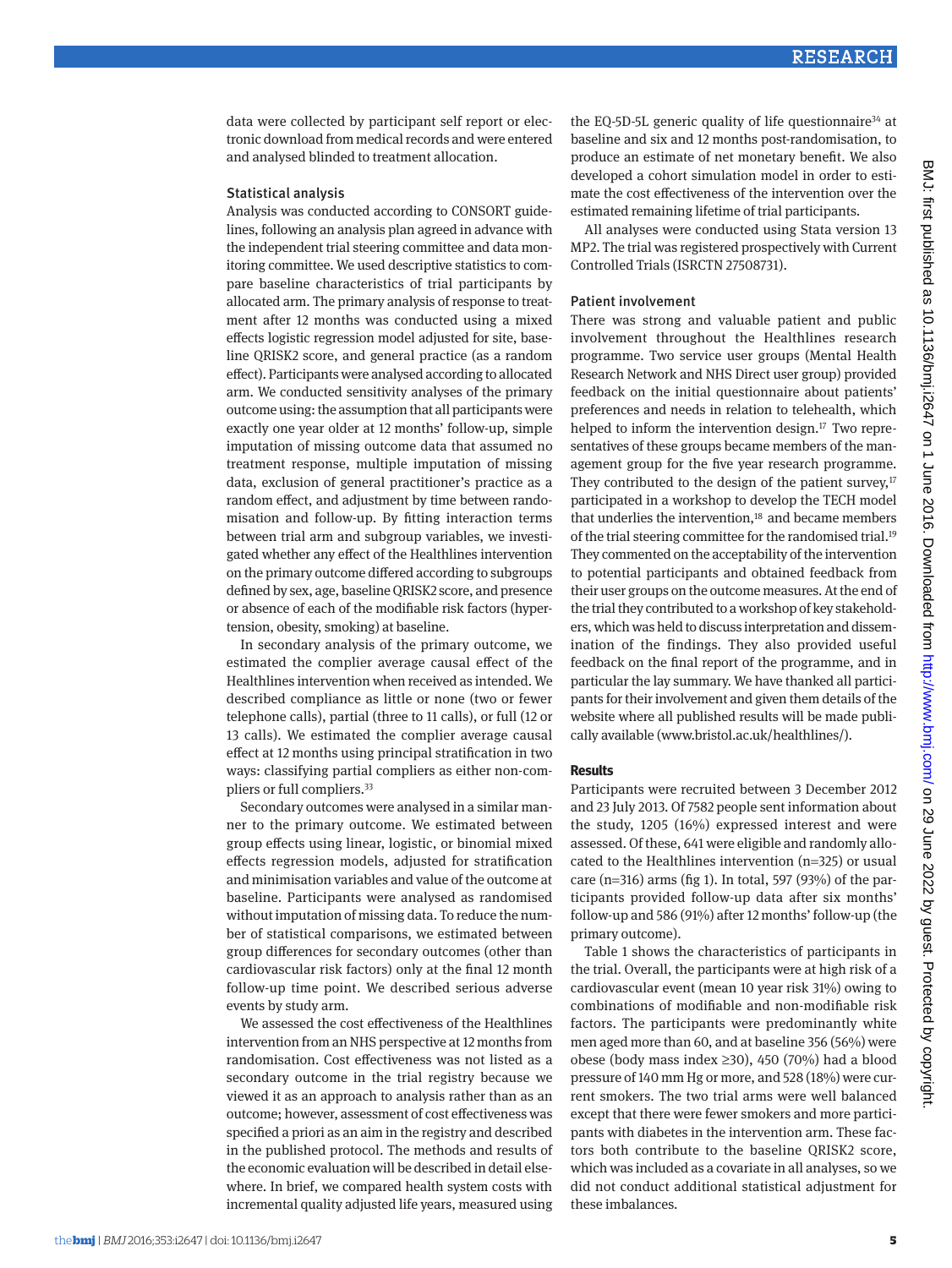

#### Fig 1 | Flow of participants through trial comparing Healthlines cardiovascular disease intervention with usual care

#### Primary outcome

After 12 months a slightly higher proportion of participants in the intervention arm had improved or maintained their cardiovascular risk compared with those in the usual care arm (50% *v* 42%, respectively; number to treat=13), although this apparent difference had wide confidence intervals and could be due to chance (adjusted odds ratio 1.3, 95% confidence interval 1.0 to 1.9; P=0.08). This conclusion was largely unchanged in our sensitivity analyses (table 2). There was no evidence that the intervention was differentially effective for any of the prespecified subgroups defined by baseline characteristics, although the study was not powered to detect these interaction effects (table 3).

## Secondary outcomes

Evidence was lacking of any between group difference in the proportion of participants who improved or maintained their cardiovascular risk after six months' follow-up (table 2). There was also no evidence of a difference between groups in QRISK2 score when treated as a continuous measure (table 4 ). However, the intervention was associated with improvements in some of the individual modifiable risk factors that contribute to cardiovascular risk, including reductions in systolic and diastolic blood pressure and weight and body mass index after 12 months' follow up (table 4). The intervention did not lead to improvements in cholesterol levels (table 4) or smoking rates (table 5).

Table 6 shows that the intervention was associated with improvements in several of the secondary outcomes. Participants in the intervention arm reported that they improved their diets and increased their level of exercise. They were more likely to adhere to their treatment with statins and antihypertensive drugs. Participants in the intervention arm reported improved access to care and expressed greater satisfaction with the amount of support they received and their overall treatment. They also reported that their care was better organised and coordinated. For ease of presentation, table 6 only shows data on secondary outcomes after 12 months' follow-up. Findings after six months are available from the authors.

After 12 months the incremental cost effectiveness ratio was estimated to be £10859 (\$15600; €13800) in 2012/13 prices (incremental cost £138, 95% confidence interval £66 to £211; incremental gain in quality adjusted life years 0.012, 95% confidence interval −0.001 to 0.026). The net monetary benefit at a cost effectiveness threshold of £20000 was estimated to be £116 (−£58 to £291). The intervention was likely to be cost effective at this threshold after 12 months, with a probability of 0.77. The cohort simulation study showed that the lifetime cost effectiveness of the intervention increased the greater the duration of effect of the intervention on cardiovascular disease risk beyond the follow-up period of the trial. Further details will be published elsewhere.

#### Engagement with the intervention

Participants in the intervention arm received a median of 10 (interquartile range 8-12) encounters with the Healthlines service out of a possible maximum of 13 encounters. The mean duration of each encounter was 18 (SD 9.5) minutes. Using a complier average causal effect analysis, we explored whether the number of encounters received in the intervention arm was associated with the primary outcome. The results suggest an increase in effect of the intervention among participants who received all or most of the planned number of encounters (table 7).

Participants in the intervention arm logged in to the Healthlines website on a median of 14 (interquartile range 3-47) occasions, more than once a month. Overall, 296 (91%) of the participants were given a blood pressure monitor, of whom 200 entered at least one reading, uploading a median of 70 (48-102) blood pressure readings.

Healthlines advisors sent a median of 5 (2-9) letters by email to participants' doctors. Of these, 138/310 of the participants' doctors were sent letters advising commencement or review of blood pressure drugs, 32 (10%) were asked to consider statin treatment, 7 (2%) were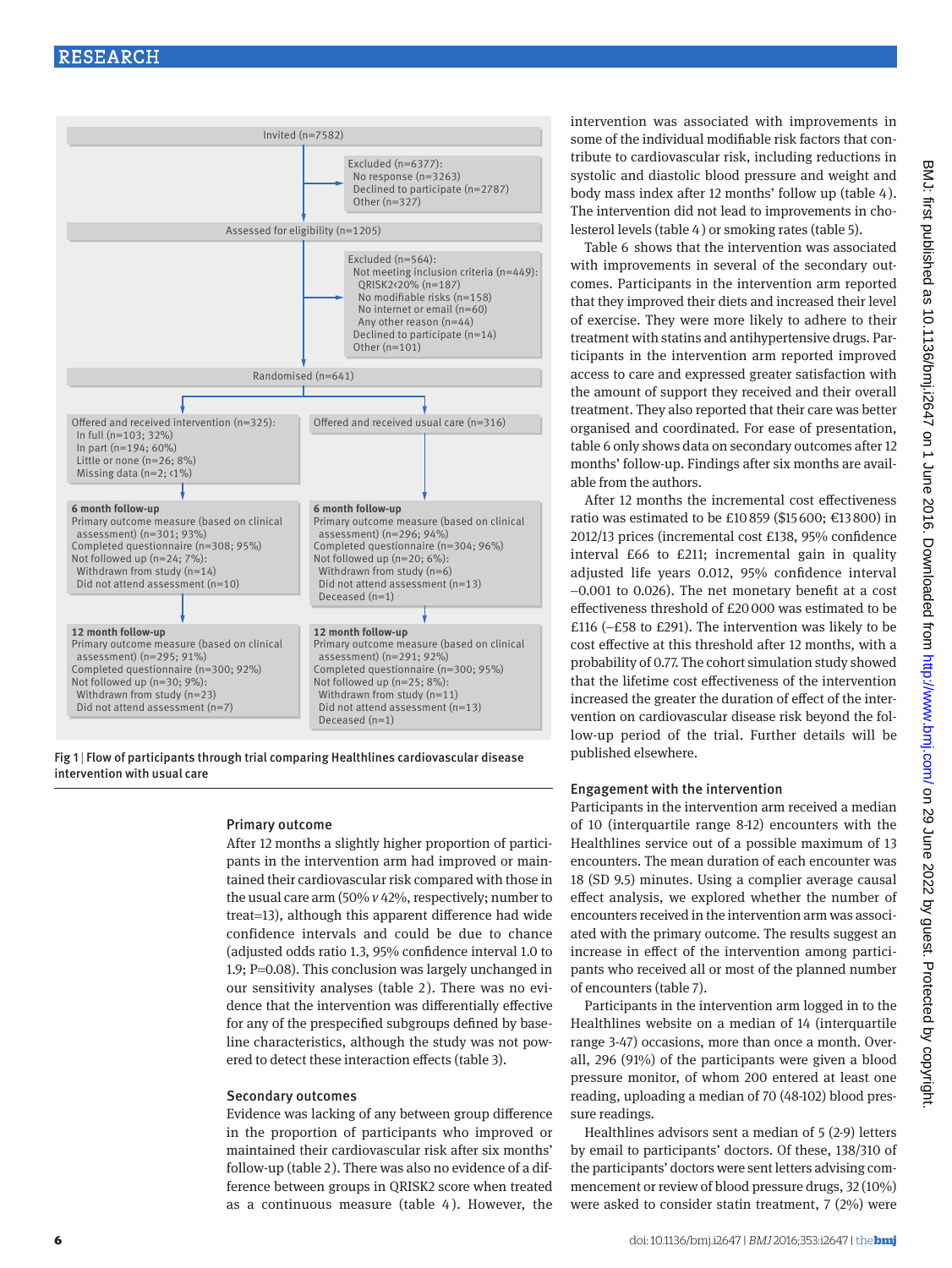Table 1 | Baseline characteristics of participants allocated to usual care or Healthlines intervention. Values are percentages (numbers) unless otherwise stated

| Characteristics                              | Usual care (n=316)  | Intervention (n=325) |
|----------------------------------------------|---------------------|----------------------|
| Mean (SD) age at CVD assessment (years)      | 67.3(4.7)           | 67.5 (4.9)           |
| Women                                        | 21(66)              | 18 (60)              |
| White ethnicity                              | 99 (313)            | 99 (321)             |
| Current employment situation:                | $n = 311$           | $n = 316$            |
| Full time                                    | 13 (39)             | 17(54)               |
| Part time                                    | 14(43)              | 9(29)                |
| Unemployed                                   | 1(4)                | 1(2)                 |
| Unable to work: long term illness/disability | 2(7)                | 1(3)                 |
| Unable to work: carer                        | 1(3)                | 1(2)                 |
| Retired                                      | 63 (196)            | 66 (210)             |
| Homemaker                                    | 1(3)                | 1(4)                 |
| Other                                        | 5(16)               | 4 (12)               |
| Occupation (most recent or current):         | $n = 294$           | $n = 294$            |
| Administrative or secretarial                | 11(31)              | 10(29)               |
| Associate professional or technical          | 15(45)              | 12(35)               |
| Elementary*                                  | 10(28)              | 5(16)                |
| Managers or senior officials                 | 19(55)              | 22 (65)              |
| Personal servicest                           | 2(5)                | 3(9)                 |
| Process, plant, and machine operatives       | 5(15)               | 6(17)                |
| Professionals                                | 19(57)              | 22(64)               |
| Sales and customer services                  | 4(11)               | 4 (13)               |
| Skilled trades                               | 16(47)              | 16(46)               |
| Highest education qualification:             | $n = 307$           | $n = 318$            |
| Degree or higher degree                      | 21(65)              | 23(72)               |
| A levels or equivalent                       | 19 (58)             | 17(53)               |
| GCSEs/O levels or equivalent                 | 45 (137)            | 43 (136)             |
| No qualifications                            | 15(47)              | 18(57)               |
| Accommodation:                               | $n = 315$           | $n = 323$            |
| Own accommodation or buying with mortgage    | 84 (264)            | 87 (281)             |
| Part rented or rented                        | 15(46)              | 12(40)               |
| Live rent-free                               | 2(5)                | 1(2)                 |
| Mean (SD) index of multiple deprivation      | 16.7(12.6)          | 15.5 (11.3)          |
| Clinical data:                               |                     |                      |
| Mean (SD) QRISK2 score                       | 30.8(9.5)           | 31.1 (10.2)          |
| Mean (SD) systolic blood pressure (mm Hg)    | 148.1 (17.6)        | 147.6 (16.2)         |
| Mean (SD) diastolic blood pressure (mm Hg)   | 80.0 (10.4)         | 81.2(9.6)            |
| Mean weight (SD)                             | 91.9(18.9)          | 93.2 (17.3)          |
| Mean (SD) body mass index                    | 30.9(5.7)           | 31.2(5.4)            |
| Mean (SD) total cholesterol level (mmol/L)   | $4.9(1.2)$ ; n=315  | $4.9(1.2);n=324$     |
| Mean (SD) total cholesterol: HDL ratio       | 4.2 $(1.4)$ ; n=315 | 4.2 (1.5); n=323     |
| Smoking status:                              |                     |                      |
| Non-smoker                                   | 33 (103)            | 35 (114)             |
| Former smoker                                | 47 (148)            | 50 (163)             |
| Light smoker                                 | 9(30)               | 8(25)                |
| Moderate smoker                              | 5(17)               | 5(16)                |
| Heavy smoker                                 | 6(18)               | 2(7)                 |
| Taking antihypertensive                      | 61 (193)            | 64 (209)             |
| Taking lipid lowering drug                   | 49 (153/312)        | 49 (158/322)         |
| Diabetes                                     | 20(62)              | 24 (77)              |
| Chronic kidney disease                       | 11(34)              | 6(20)                |
| Atrial fibrillation                          | 6(20)               | 7(23)                |
| Rheumatoid arthritis                         | 3(8)                | 2(6)                 |
|                                              |                     |                      |

cardiovascular disease; GCSE=general certificate of secondary e cholesterol.

\*Jobs not needing qualifications, such as cleaners.

†For example, care worker, teaching assistant.

asked to prescribe orlistat for obesity, and 3 (1%) were asked to prescribe drugs to aid smoking cessation. However, based on data from the medical records, the intervention and control groups did not differ in the number of changes in drugs (starting new treatments or changing dose) for hypertension or lipid lowering, with a median of 0 (0-1) changes for both types of treatment. Similarly, there was no evidence of a difference between the arms in the proportion of participants who reported taking statins or drugs for hypertension, the proportion who had a change in treatment prescribed, or the types of drug prescribed (table 8). These data were not specified as outcomes, but we have presented them to explore the mechanism of effect of the intervention.

Over the 12 month period, there was no evidence of a difference between the intervention and control arms in the number of times participants consulted in primary care (mean 11.28 (SD 8.8, n=313) and 11.42 (SD=7.9 n=325), respectively (adjusted incidence ratio 0.99, 0.89 to 1.09, P=0.80).

## Patient safety

Over the course of the trial, 76 adverse events were reported by participants, 38 in each trial arm. Twenty four serious and unexpected events occurred in the usual care arm and 22 in the intervention arm (see supplementary appendix 2). Only one serious event in the intervention arm was likely to be related: a participant was admitted to hospital with low blood pressure, which could have been due to antihypertensive drugs not being reduced after weight loss.

#### **Discussion**

This study suggests a modest benefit from the Healthlines service in terms of the proportion of people reducing or maintaining their cardiovascular disease risk over 12 months. Despite the large sample size, the estimate of effect had wide confidence intervals and could be consistent with no effect or a 90% increase in the odds of reducing or maintaining risk. The results for the primary outcome were not statistically significant either in the complete case analysis or after multiple imputation of missing data. Furthermore, there was no evidence of a difference between the trial arms in average risk, treating QRISK2 as a continuous measure (a secondary outcome). Cardiovascular risk is a composite measure, based on several underlying risk factors. The Healthlines intervention was associated with small but meaningful improvements in several of these factors, including reductions in blood pressure and weight but not in cholesterol level or smoking. It was also associated with improvements in self management behaviours such as diet and physical activity, better adherence to drugs, and greater participant satisfaction with support, access to care, and treatment received. It is important to note that these improvements in self management behaviours would reduce cardiovascular risk beyond the benefit captured in the QRISK2 score and are also likely to reduce risk for many other common and serious diseases, so our focus on cardiovascular risk measured using QRISK2 is likely to be conservative in terms of estimating overall benefit.

The intervention was not successful at promoting optimisation of drug treatment in line with current guidelines, which was a key intended mechanism for reducing blood pressure and cholesterol levels. This is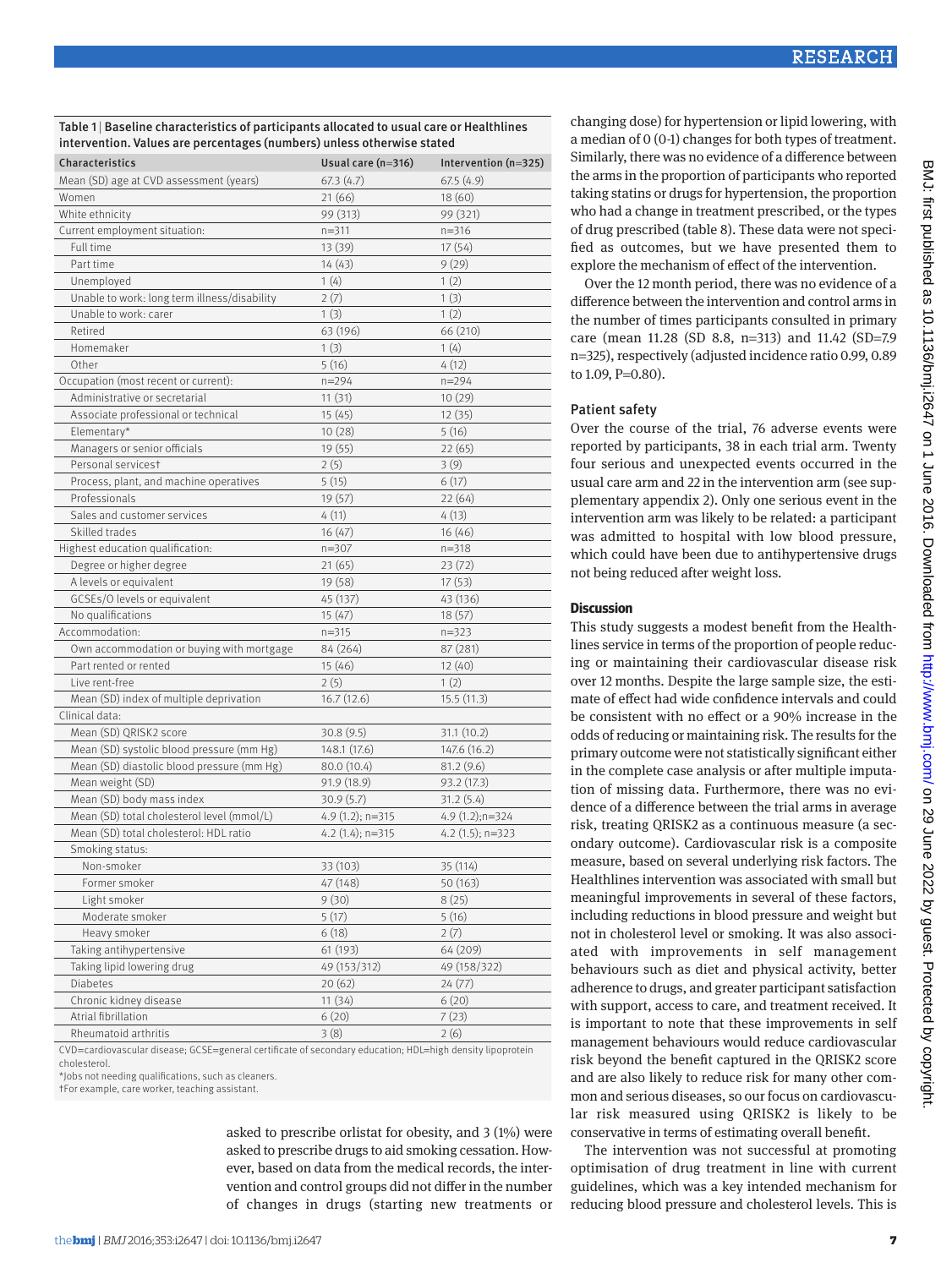# Table 2 | Improving or maintaining cardiovascular risk as a binary outcome. Values are percentages (No/total No) unless stated otherwise

| <b>Primary outcome</b>                                              | Usual care*  | <b>Interventiont</b> | <b>Adjusted odds</b><br>ratio (95% CI) | <b>P</b> value |
|---------------------------------------------------------------------|--------------|----------------------|----------------------------------------|----------------|
| Primary analysis:                                                   |              |                      |                                        |                |
| Improved/maintained QRISK2 after 12 months                          | 43 (124/291) | 50 (148/295)         | 1.3(1.0 to 1.9)                        | 0.08           |
| Secondary analysis:                                                 |              |                      |                                        |                |
| Improved/maintained QRISK2 after 6 months                           | 46 (137/296) | 48 (145/301)         | $1.1$ (0.8 to 1.5)                     | 0.65           |
| Sensitivity analyses of improved/maintained QRISK2 after 12 months: |              |                      |                                        |                |
| Assuming all participants were one year older                       | 45 (130/291) | 52 (153/295)         | 1.3(1.0 to 1.9)                        | 0.01           |
| Simple imputation, assuming missing binary outcome is non-response  | 40 (124/316) | 46 (148/325)         | $1.3$ (0.9 to 1.8)                     | 0.11           |
| Multiple imputation                                                 | 44 (139/316) | 50 (163/325)         | 1.3 (0.9 to 1.8)                       | 0.11           |
| Not including general practice as random effect                     | 43 (124/291) | 50 (148/295)         | 1.3(1.0 to 1.9)                        | 0.08           |
| Adjusted by days since randomisation to primary outcome assessment  | 43 (124/291) | 50 (148/295)         | 1.3(1.0 to 1.9)                        | 0.09           |

All analyses adjusted by site (Bristol, Sheffield, or Southampton) and baseline QRISK2 score. Analyses are further adjusted by other covariates if specified. General practice included as random effect unless specified otherwise.

\*n=296 at six months; n=291 at 12 months; n=316 for imputed data.

†n=301 at six months; n=295 at 12 months; n=325 for imputed data.

| Table 3   Subgroup analyses of primary outcome |                           |                                                |                        |  |  |  |  |  |
|------------------------------------------------|---------------------------|------------------------------------------------|------------------------|--|--|--|--|--|
| follow-up                                      |                           |                                                |                        |  |  |  |  |  |
| <b>Usual care</b><br>$(n=291)$                 | Intervention<br>$(n=295)$ | <b>Adjusted odds</b><br>ratio* (95% CI)        | Interaction<br>P value |  |  |  |  |  |
|                                                |                           |                                                |                        |  |  |  |  |  |
| 54(7/13)                                       | 61(11/18)                 | $1.5(0.3 \text{ to } 6.6)$                     |                        |  |  |  |  |  |
| 44 (78/177)                                    | 49 (75/152)               | $1.2$ (0.8 to 1.9)                             |                        |  |  |  |  |  |
| 39 (39/101)                                    | 50 (62/125)               | 1.6 (0.9 to 2.8)                               | 0.71                   |  |  |  |  |  |
| 46 (105/227)                                   | 51 (125/243)              | $1.2$ (0.9 to 1.8)                             |                        |  |  |  |  |  |
| 30 (19/64)                                     | 44 (23/52)                | $1.8(0.8 \text{ to } 4.0)$                     | 0.37                   |  |  |  |  |  |
|                                                |                           |                                                |                        |  |  |  |  |  |
| 37 (37/101)                                    | 45 (44/98)                | $1.4$ (0.8 to 2.5)                             |                        |  |  |  |  |  |
| 38(26/68)                                      | 44 (35/79)                | $1.2$ (0.6 to 2.4)                             |                        |  |  |  |  |  |
| 50 (61/122)                                    | 58 (69/118)               | $1.4$ (0.8 to 2.4)                             | 0.95                   |  |  |  |  |  |
|                                                |                           |                                                |                        |  |  |  |  |  |
| 33 (30/90)                                     | 41 (35/85)                | $1.5$ (0.8 to 2.8)                             |                        |  |  |  |  |  |
| 47 (94/201)                                    | 54 (113/210)              | 1.3 (0.9 to 1.9)                               | 0.73                   |  |  |  |  |  |
| 50 (65/131)                                    | 52 (67/129)               | $1.1$ (0.6 to 1.8)                             |                        |  |  |  |  |  |
| 37 (59/160)                                    | 49 (81/166)               | $1.7$ (1.1 to 2.6)                             | 0.20                   |  |  |  |  |  |
| 51(29/57)                                      | 53(23/43)                 | 1.1 $(0.5 \text{ to } 2.5)$                    |                        |  |  |  |  |  |
| 41 (95/234)                                    | 50 (125/252)              | $1.4$ (1.0 to 2.1)                             | 0.55                   |  |  |  |  |  |
|                                                |                           | Improving or maintaining<br>QRISK2 at 12 month |                        |  |  |  |  |  |

All analyses adjusted by site (Bristol, Sheffield, or Southampton), baseline outcome, and baseline QRISK2 score. General practice included as random effect.

\*Odds ratio comparing intervention with usual care.

consistent with previous research highlighting the problem of clinical inertia—that treatment is not necessarily intensified in people who fail to reach treatment targets even when regular monitoring shows inadequate control.35 Although the observed reduction in cardiovascular risk was small (and could be due to chance), the likely reduction in cardiovascular events in the longer term means that the Healthlines service was likely to be cost effective.

#### Strengths and limitations of this study

This is a large and pragmatic trial of a telehealth intervention to reduce cardiovascular risk. It is a complex intervention combining a range of telehealth approaches and has a strong theoretical foundation based on the underlying telehealth in chronic disease (TECH) conceptual model.18 The large sample size and

high level of participant retention enhance internal validity, whereas the multicentre recruitment and broad inclusion criteria enhance external validity.

The Healthlines intervention incorporates the use of several telehealth approaches, which have reasonable evidence of effectiveness, such as home blood pressure monitoring, and we sought to implement them on a wide scale. Most research studies of telehealth interventions relate to specific technological innovations and can be characterised as efficacy trials, in that they demonstrate the effect of a well defined intervention in people with tightly defined inclusion and exclusion criteria, and who are motivated to use the particular application. These studies may lead to estimates of effect that are exaggerated when compared with the effects observed with wider implementation of the application. By contrast, this trial was pragmatic, testing an intervention as delivered by a mainstream NHS provider in a way that could be rolled out quickly on a wide scale.

This study has several limitations. Firstly, only 16% of those sent information about the study expressed an interest in it. This response rate is not unusual in primary care based trials in which people who may not have an expressed health need are invited to take part in research. Indeed the response rate in this trial was higher than in several other influential trials of related interventions.36-38 However, if non-respondents differ from respondents because of disinterest in research this could reduce the generalisability of the trial findings. Based on information from 2741 people who gave a reason for non-participation, the most common reasons were related to technology rather than to research: 1491 (54%) had no internet access and 1225 (45%) did not feel confident using computers (people could provide more than one reason).<sup>39</sup> Many people (n=1135, 41%) did not feel they needed additional support with health problems. It is important to note that less than half of those invited for an NHS Health Check actually attend, and not everyone who smokes or is overweight is motivated to change. We also recognise that telehealth interventions are not necessarily of interest to everyone, and take-up in routine service use may be low. However,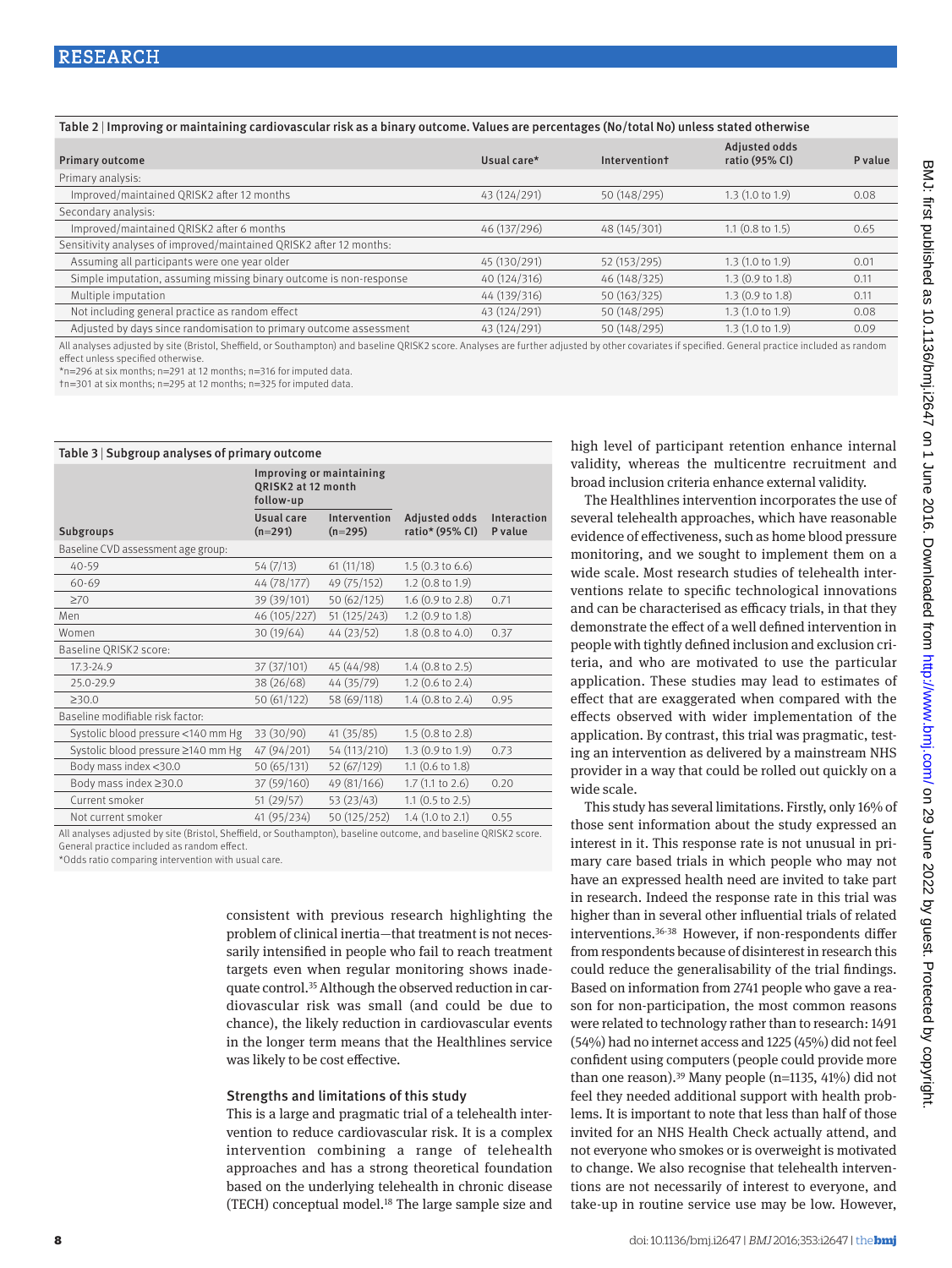Table 4 | Secondary outcomes: QRISK2 score as a continuous outcome and individual modifiable cardiovascular risk factors of blood pressure, cholesterol level, weight, and body mass index

|                                      | Usual care*            |           | Interventiont                 |           | Adjusted                        |         |  |
|--------------------------------------|------------------------|-----------|-------------------------------|-----------|---------------------------------|---------|--|
| Secondary outcome                    | Unadjusted<br>mean(SD) | <b>No</b> | <b>Unadjusted</b><br>mean(SD) | <b>No</b> | difference in<br>means (95% CI) | P value |  |
| ORISK2 score as continuous variable: |                        |           |                               |           |                                 |         |  |
| 6 months                             | 31.0(9.5)              | 296       | 31.4(10.3)                    | 301       | $0.1$ (-0.2 to 0.4)             | 0.49    |  |
| 12 months                            | 31.2(10.3)             | 291       | 31.3(10.7)                    | 295       | $-0.4$ (-1.2 to 0.3)            | 0.27    |  |
| Systolic blood pressure (mm Hg):     |                        |           |                               |           |                                 |         |  |
| 6 months                             | 141.4 (15.4)           | 296       | 141.0 (15.1)                  | 301       | $0.0$ (-1.9 to 1.9)             | 0.10    |  |
| 12 months                            | 142.2 (16.1)           | 291       | 139.6 (14.0)                  | 295       | $-2.7$ ( $-4.7$ to $-0.6$ )     | 0.01    |  |
| Diastolic blood pressure (mm Hg):    |                        |           |                               |           |                                 |         |  |
| 6 months                             | 78.0 (9.7)             | 296       | 78.2 (9.9)                    | 301       | $-0.6$ ( $-1.8$ to 0.6)         | 0.34    |  |
| 12 months                            | 78.7 (9.9)             | 291       | 76.6(9.2)                     | 295       | $-2.8$ ( $-4.0$ to $-1.6$ )     | < 0.001 |  |
| Total cholesterol level (mmol/L)‡:   |                        |           |                               |           |                                 |         |  |
| 12 months                            | 4.7(1.1)               | 288       | 4.6(1.2)                      | 295       | $-0.1$ $(-0.2$ to 0.0)          | 0.17    |  |
| Total cholesterol: HDL ratio:        |                        |           |                               |           |                                 |         |  |
| 12 months                            | 4.0(1.5)               | 287       | 4.0(1.7)                      | 294       | $-0.1$ $(-0.2$ to 0.1)          | 0.45    |  |
| Weight (kg):                         |                        |           |                               |           |                                 |         |  |
| 6 months                             | 91.1(18.4)             | 296       | 91.7(17.7)                    | 301       | $-0.9$ (-1.5 to $-0.2$ )        | 0.006   |  |
| 12 months                            | 91.2(19.1)             | 291       | 91.3(17.5)                    | 293       | $-1.0$ ( $-1.8$ to $-0.3$ )     | 0.008   |  |
| Body mass index (kg/m2):             |                        |           |                               |           |                                 |         |  |
| 6 months                             | 30.6(5.4)              | 296       | 30.7(5.5)                     | 301       | $-0.3$ ( $-0.5$ to $-0.1$ )     | 0.006   |  |
| 12 months                            | 30.8(5.7)              | 291       | 30.5(5.4)                     | 293       | $-0.4$ ( $-0.6$ to $-0.1$ )     | 0.008   |  |
|                                      |                        |           |                               |           |                                 |         |  |

HDL=high density lipoprotein cholesterol.

All analyses adjusted by site (Bristol, Sheffield, or Southampton), baseline QRISK2 score, and baseline outcome. General practice included as random effect.

\*n=296 at six months; n=291 at 12 months.

†n=301 at six months; n=295 at 12 months.

‡Cholesterol was not remeasured after six months. Baseline cholesterol measurement was used to calculate QRISK2 at six months.

| otherwise            |              |               |                                        |         |  |  |
|----------------------|--------------|---------------|----------------------------------------|---------|--|--|
| Smoker status        | Usual care*  | Interventiont | <b>Adjusted odds</b><br>ratio (95% CI) | P value |  |  |
| Smoker at 6 months:  |              |               |                                        |         |  |  |
| Yes                  | 18 (52/296)  | 15 (45/301)   |                                        |         |  |  |
| <b>No</b>            | 82 (244/296) | 85 (256/301)  | $0.3$ (0.1 to 1.2)                     | 0.01    |  |  |
| Smoker at 12 months: |              |               |                                        |         |  |  |
| Yes                  | 18 (52/291)  | 17 (49/295)   |                                        |         |  |  |
| <b>No</b>            | 82 (239/291) | 83 (246/295)  | $0.4$ $(0.2$ to $1.0)$                 | 0.06    |  |  |

Table 5 | Secondary outcome: smoking. Values are percentages (numbers) unless stated

All analyses adjusted by site (Bristol, Sheffield, or Southampton), baseline QRISK2 score, and baseline smoking category (non-smoker, former smoker, light smoker, moderate smoker, heavy smoker). General practice included as random effect. \*n=296 at six months; n=291 at 12 months.

†n=301 at six months; n=295 at 12 months.

healthcare is likely to be increasingly personalised, with different forms of care being chosen by different groups in the population. Telehealth interventions may be useful for a minority of potential participants if (as in the case of increased cardiovascular risk) the total number of people at risk is large.

Secondly, the closure of NHS Direct towards the end of the trial meant that delivery of the intervention was disrupted and many participants received less than the full course of intervention encounters. However, that we were able to move the service quickly to another provider demonstrates the transferability of the approach. Thirdly, we analysed a large number of secondary outcomes in order to capture the range of potential effects from this complex intervention, but this raises the possibility of some apparent differences being due to chance because of multiple testing. Fourthly, the

sample size was chosen pragmatically and assumed that 35% of participants in the control arm would maintain or reduce their cardiovascular risk over 12 months. In the trial, a higher than anticipated proportion of those in the control group achieved this, perhaps because of the impact of the NHS Health Checks programme.26 This reduced the power of the study to detect differences between the intervention and control groups, but this will have been mitigated to some extent by the fact that we recruited and successfully followed up more patients than anticipated. Fifthly, the study was limited to patients aged less than 75 years (because this is the age range in which QRISK2 has been validated and is also the age group targeted by NHS Health Checks), but this intervention could potentially also help older people. The study also excluded people without access to the internet; however, the proportion of the population with access is increasing rapidly.

Finally, the use of cardiovascular risk as a composite outcome has limitations because the QRISK2 score is strongly dominated by non-modifiable factors such as age and sex. We chose to analyse the QRISK2 as a binary measure of "response to treatment" for the primary outcome because this approach is sensitive to changes in modifiable risk factors. The number of patients needed to treat to gain benefit from the intervention was 13. However, because only a minority of participants benefited, there was no statistically significant change in QRISK2 averaged across all participants when analysed as a continuous variable (a secondary outcome). Nevertheless, the small changes in modifiable risk factors observed in this trial are likely to be associated with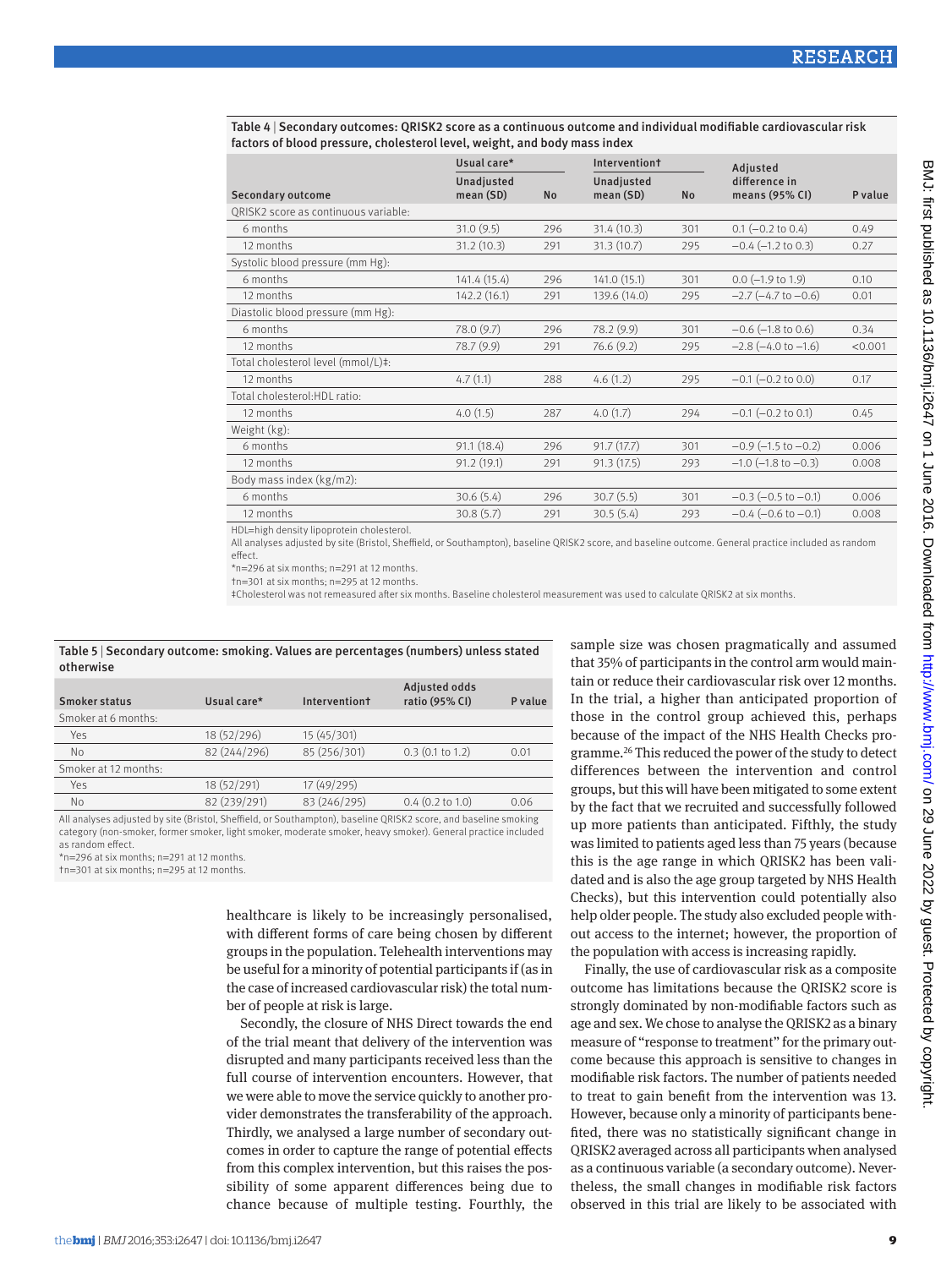Table 6 | Secondary outcomes at 12 month follow-up

| rable o   Secondary outcomes at iz month follow-up                                                                                                                      |                         |     |                         |     |                                                 |         |
|-------------------------------------------------------------------------------------------------------------------------------------------------------------------------|-------------------------|-----|-------------------------|-----|-------------------------------------------------|---------|
|                                                                                                                                                                         | Usual care $(n=300)$    |     | Intervention (n=300)    |     |                                                 |         |
| Secondary outcome                                                                                                                                                       | Unadjusted<br>mean (SD) | No  | Unadjusted<br>mean (SD) | No  | <b>Adjusted difference</b><br>in means (95% CI) | P value |
| Quality of life (EQ-5D-5L) <sup>34</sup>                                                                                                                                | 0.78(0.2)               | 297 | 0.81(0.2)               | 295 | $0.01 (-0.01 to 0.03)$                          | 0.41    |
| Patient behaviours:                                                                                                                                                     |                         |     |                         |     |                                                 |         |
| Exercise behaviour (heiQ subscale: health directed behaviour')*44                                                                                                       | 2.9(0.8)                | 294 | 3.0(0.8)                | 297 | $0.1$ (0.0 to 0.2)                              | 0.003   |
| Diet (starting the conversation questionnaire)*45                                                                                                                       | 10.3(2.1)               | 299 | 10.9(2.1)               | 300 | $0.6$ $(0.4$ to $0.9)$                          | < 0.001 |
| Patient experience:                                                                                                                                                     |                         |     |                         |     |                                                 |         |
| Satisfaction with treatment*†                                                                                                                                           | 3.7(0.8)                | 215 | 3.9(0.7)                | 244 | $0.1$ (0.0 to 0.3)                              | 0.03    |
| Satisfaction with amount of support received*†                                                                                                                          | 2.8(0.6)                | 207 | 3.1(0.5)                | 260 | $0.3$ (0.2 to 0.4)                              | < 0.001 |
| Perceived access to care*t                                                                                                                                              | 5.5(1.7)                | 293 | 5.8(1.3)                | 287 | $0.3$ (0.0 to 0.5)                              | 0.02    |
| Self management skills and self efficacy (heiQ):44                                                                                                                      |                         |     |                         |     |                                                 |         |
| Self monitoring and insight*                                                                                                                                            | 3.2(0.4)                | 295 | 3.3(0.4)                | 295 | $0.1$ (0.0 to 0.1)                              | 0.07    |
| Constructive attitudes and approaches*                                                                                                                                  | 3.3(0.5)                | 296 | 3.4(0.5)                | 295 | $0.0$ (0.0 to 0.1)                              | 0.63    |
| Skill and technique acquisition*                                                                                                                                        | 3.1(0.5)                | 297 | 3.2(0.5)                | 295 | $0.1$ (0.1 to 0.2)                              | < 0.001 |
| Health services navigation*                                                                                                                                             | 3.1(0.6)                | 296 | 3.2(0.5)                | 297 | $0.0$ (0.0 to 0.1)                              | 0.27    |
| Drug adherence (Morisky)*:46                                                                                                                                            |                         |     |                         |     |                                                 |         |
| Anti-hypertensives‡                                                                                                                                                     | 3.8(0.5)                | 194 | 3.9(0.3)                | 203 | $0.1$ (0.0 to 0.2)                              | 0.01    |
| Statins‡                                                                                                                                                                | 3.6(0.8)                | 165 | 3.8(0.5)                | 169 | $0.2$ (0.1 to 0.3)                              | 0.005   |
| Health literacy (eHEALs)*47                                                                                                                                             | 3.9(0.7)                | 296 | 4.0(0.7)                | 295 | $0.1$ (0.0 to 0.2)                              | 0.13    |
| Care coordination (Haggerty):48                                                                                                                                         |                         |     |                         |     |                                                 |         |
| Role clarity and coordination*                                                                                                                                          | 2.9(0.5)                | 247 | 3.0(0.3)                | 263 | $0.1$ (0.0 to 0.1)                              | 0.02    |
| Evidence of care plan*                                                                                                                                                  | 3.8(2.1)                | 209 | 4.9(2.0)                | 236 | $1.2$ (0.8 to 1.5)                              | < 0.001 |
| Overall experience of organisation of healthcare*                                                                                                                       | 3.6(0.9)                | 296 | 3.8(0.7)                | 296 | $0.1$ (0.0 to 0.2)                              | 0.04    |
| Self organisation of healthcare*                                                                                                                                        | 3.9(1.1)                | 283 | 3.8(1.0)                | 287 | $-0.1$ $(-0.2$ to 0.1)                          | 0.37    |
| Use of telehealth*†‡:                                                                                                                                                   |                         |     |                         |     |                                                 |         |
| Online searching                                                                                                                                                        | 1.6(0.7)                | 297 | 1.6(0.7)                | 296 | $0.1$ (-0.0 to 0.2)                             | 0.10    |
| Online forum or group                                                                                                                                                   | 1.1(0.3)                | 295 | 1.1(0.4)                | 298 | $0.0$ (-0.0 to 0.1)                             | 0.29    |
| All applyces edivery by site (Pristal Sheffield or Southampton), baseline outsome (if measured), and baseline OBISK3 seems. Coneral practice included as random effect. |                         |     |                         |     |                                                 |         |

All analyses adjusted by site (Bristol, Sheffield, or Southampton), baseline outcome (if measured), and baseline QRISK2 score. General practice included as random effect.

\*Higher score is more positive (less access difficulties, greater satisfaction).

†Based on scales generated before main trial analysis using principal components analysis and incorporating questions taken from existing validated questionnaires or constructed for this research.

‡Only applicable to those taking antihypertensives or statins.

§Five level ordered categorical variable (never/almost never to daily/almost daily).

Table 7 | Complier average causal effect analysis of primary outcome. Values are unadjusted odds ratios (95% confidence intervals) unless stated otherwise

| Amount of intervention      | Maintenance/reduction in QRISK2 at 12<br>month follow-up |                        | Partial compliers classified<br>as non-compliers | <b>Partial compliers</b><br>classified as full compliers |  |
|-----------------------------|----------------------------------------------------------|------------------------|--------------------------------------------------|----------------------------------------------------------|--|
| received (No of encounters) | Usual care $(n=291)$                                     | Intervention $(n=293)$ | Intervention v usual care                        | Intervention v usual care                                |  |
| None $(0-2)$                | 43 (124/291)                                             | 29(4/14)               |                                                  |                                                          |  |
| Partial (3-11)              |                                                          | 44 (77/177)            |                                                  |                                                          |  |
| Full (12-13)                |                                                          | 65 (66/102)            | $2.4(1.4 \text{ to } 4.3)$                       | $1.4$ (1.0 to 1.9)                                       |  |
|                             |                                                          |                        |                                                  |                                                          |  |

Three participants who never received Healthlines intervention and two participants who only received unscheduled non-encounter calls are categorised as receiving none of the intervention. Two intervention arm participants had missing data on encounters.

meaningful benefits. Based on the systematic review by Law et al,<sup>40</sup> the reductions in blood pressure observed in this trial would lead to a 23% reduction in the relative risk of stroke and a 15% reduction in the relative risk of a heart attack. The combined effect (along with the reduction in weight) suggests that these small changes in modifiable risk factors are likely to be worthwhile, particularly at a population level when applied to the large number of people at high risk of cardiovascular disease.

## Comparison with other studies

This was a trial of the implementation of the combined use of a range of telehealth interventions to deal with cardiovascular risk factors. The results are broadly consistent with earlier trials, which have studied

different components of the intervention in isolation to reduce individual risk factors. A systematic review of trials of blood pressure self monitoring showed that this was associated with small reductions in both systolic and diastolic blood pressure of a similar size to those achieved in the Healthlines cardiovascular disease risk trial.23 A Cochrane review found that computer based interactive interventions for weight loss were associated with a mean weight loss of 1.5 kg (95% confidence interval 0.9 to 2.1 kg) compared with no or minimal intervention, an effect which is also consistent with our findings.<sup>25</sup> Systematic reviews on internet based telehealth interventions for smoking cessation show mixed effects, although mobile phone based interventions are effective and telephone quitlines can improve cessation rates in those people who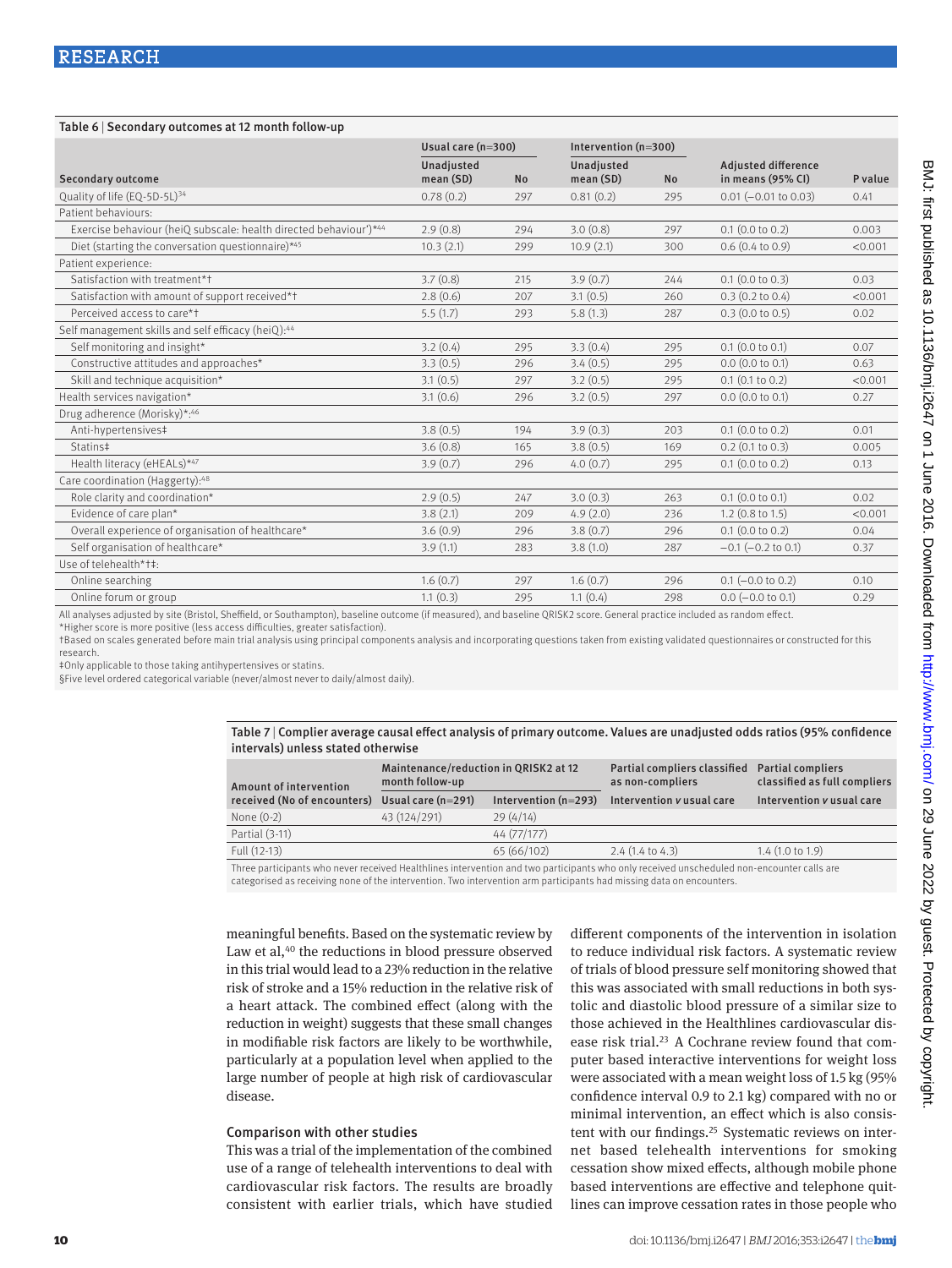Table 8 | Treatment optimisation: cardiovascular risk related drug prescriptions over trial. Values are percentages (numbers) unless stated otherwise

| Usual care $(n=316)$ | Intervention $(n=325)$ | Adjusted odds ratio (95% CI):<br>intervention <i>v</i> usual care | P value |
|----------------------|------------------------|-------------------------------------------------------------------|---------|
|                      |                        |                                                                   |         |
| 32 (100)             | 38 (123)               | $1.3†$ (0.9 to 1.8)                                               | 0.12    |
| 22(71)               | 26(84)                 | $1.2$ $\uparrow$ $(0.8$ to $1.7)$                                 | 0.33    |
|                      |                        |                                                                   |         |
| 68 (196/289)         | 70 (202/287)           |                                                                   |         |
| 57 (165/297)         | 57 (166/290)           |                                                                   |         |
|                      |                        |                                                                   |         |
| 18(57)               | 19(62)                 |                                                                   |         |
| 61 (192)             | 62(201)                |                                                                   |         |
| 1(3)                 | 2(5)                   |                                                                   |         |
| 1(2)                 | 1(4)                   |                                                                   |         |
| 70 (222)             | 73 (236)               |                                                                   |         |
|                      |                        |                                                                   |         |
| 50 (159)             | 52 (170)               |                                                                   |         |
| 18(58)               | 16(52)                 |                                                                   |         |
| 36(114)              | 40 (129)               |                                                                   |         |
| 29(90)               | 29(93)                 |                                                                   |         |
| 8(26)                | 8(26)                  |                                                                   |         |
|                      |                        |                                                                   |         |

ACE=angiotensin converting enzyme; ARBs=angiotensin receptor blockers.

\*Medical records data.

†Only these between treatment group comparisons are analysed because treatment optimisation was a key aspect of the intervention. Analyses are adjusted by site (Bristol, Sheffield, or Southampton) and baseline QRISK2 score. General practice included as random effect.

‡Questionnaire data.

proactively contact them.24 <sup>41</sup> 42 It is important to note that the above reviews were all based on people who had the risk factor of interest, and many trials only included those who were motivated to change the specific risk factor. In the Healthlines cardiovascular disease risk trial only a proportion of participants had raised blood pressure, were obese, or were smokers at baseline, and they were not necessarily motivated to change the main factor contributing to their risk, so effects are likely to be smaller than in studies on specific risk factors.

The Healthlines intervention tested in this trial had a similar impact on blood pressure reduction as the earlier trials by Bosworth et al, which used a similar behavioural management system (but provided by nurses rather than lay staff and without incorporating the use of internet resources).<sup>28 29</sup> However, the Healthlines trial had less impact than two trials from the United States, which involved blood pressure self management with pharmacist management of drugs by phone or over the internet.<sup>36 37</sup> The involvement of pharmacists to directly alter drugs without the intermediate step of sending advice to primary care doctors may be associated with more effective optimisation of treatment but could be problematic in a routine primary care context, when patients often have comorbidities and other factors need to be considered in treatment decisions.

Two systematic reviews of telehealth interventions to reduce overall cardiovascular risk have recently been published.14 43 Several studies demonstrated small improvements in blood pressure and weight, findings for cholesterol were equivocal, and there was no evidence of increased rates of smoking cessation. Our results are consistent with these findings but provide much stronger evidence from a large, rigorous and pragmatic trial.

## Implications for clinicians and for policy

The development of the Healthlines service reflected a conceptual framework that was based on promoting self management, improving drug adherence and optimisation of drug treatment, coordination of care, and the active engagement of patients and primary care clinicians.18 This randomised controlled trial shows modest but cost effective benefit in cardiovascular risk reduction. Delineating how components of a multifaceted intervention work, alone or in combination; their effect on doctor practice in terms of optimisation or intensification of medicines and their effect on behaviour modification by patients is complex. What is clear is that patients who engaged with the intervention seem to gain the most in terms of cardiovascular risk, but some components of the intervention, particularly optimisation or intensification of drugs, were ineffective. To improve the effectiveness of the intervention it will be important to target it at those who are motivated to change their risk behaviours, and to improve communication with primary care prescribers about drug treatment recommendations.

## Conclusions

Optimism about the potential of telehealth approaches to improve the accessibility, convenience, and efficiency of healthcare has been considerable. This study adds to the growing evidence base, which suggests that healthcare delivery systems based on telehealth may be associated with some benefits, although these should not be assumed. However, this study has demonstrated the feasibility of delivering an intervention on a wide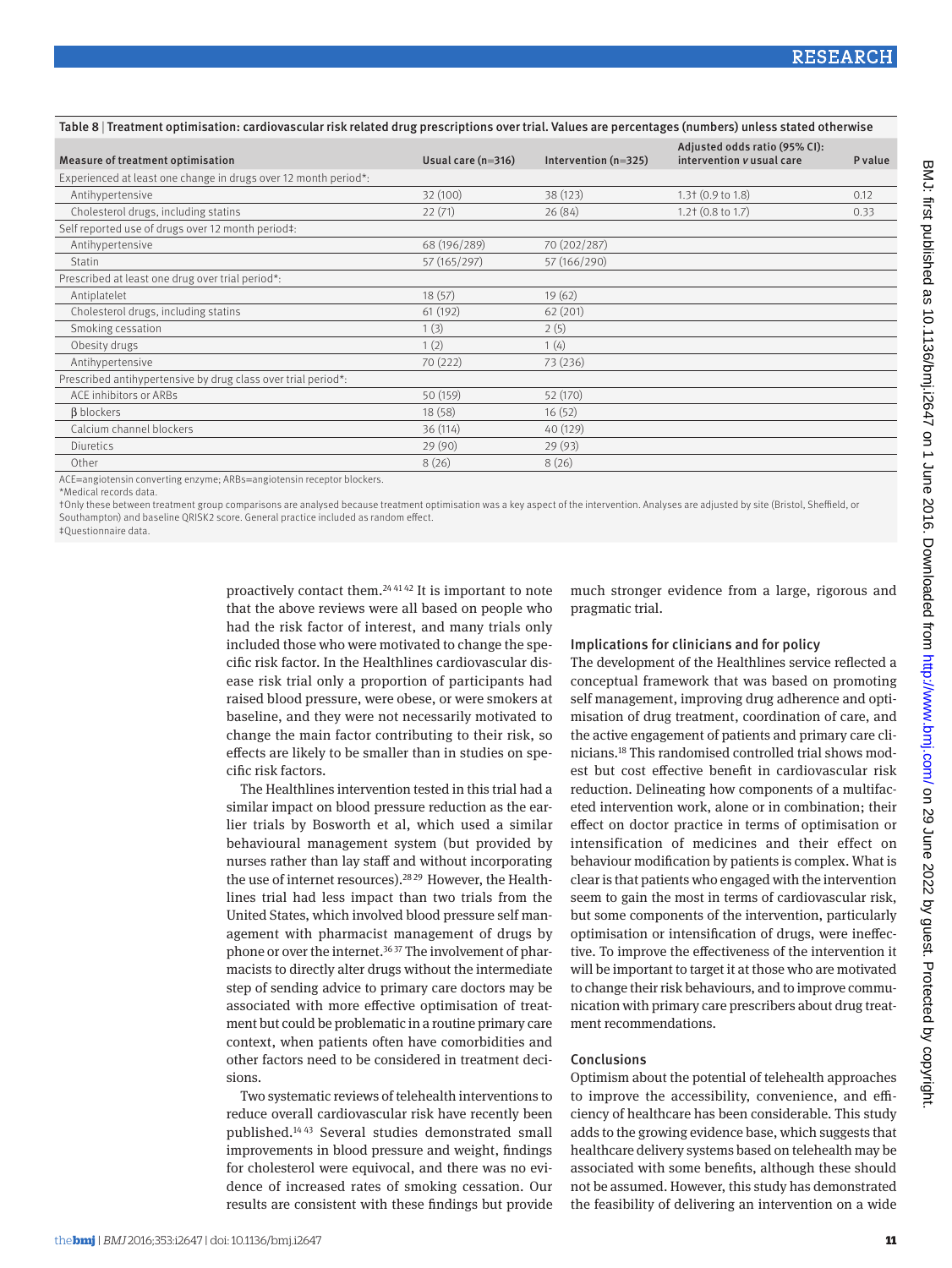scale at relatively low cost and using non-clinically trained health advisors supported by computerised algorithms. This increases the capacity of the healthcare system to provide an intervention to large numbers of people. Further development of this type of intervention is justified to increase the effectiveness of the Healthlines service approach.

We thank the patients, healthcare professionals, health information advisors, and other NHS Direct staff who contributed time and effort to make this trial possible; Sarah Williams at Solent NHS Trust who took over responsibility for hosting the intervention when NHS Direct closed; Steve Bellerby who managed implementation of the Healthlines software at both trusts; members of the trial steering and data monitoring committees, particularly Michelle McPhail and Anne Jacob who were patient and public representatives; Hayden Bosworth for permission to adapt his behavioural intervention, and both he and Felicia McCann for their help with adaptation; Roberta Ara for input into the design and implementation of the lifetime cost effectiveness cohort simulation model; Glyn Lewis and Simon Brownsell who were applicants on the research programme grant but not directly involved in this trial; the Primary Care Research Network (now, NIHR Clinical Research Network) for assisting us with recruitment of general practitioners; and Frederika Collihole, Richard Campbell, Ben Davies, Lorna Duncan, Diane Beck, and Janet Cooke who supported participant recruitment, data entry, and trial administration. This study was designed and delivered in collaboration with Bristol Randomised Trials Collaboration (BRTC), a UKCRC Registered Clinical Trials Unit in receipt of National Institute for Health Research CTU support funding.

Contributors: CS, AO'C, SH, JN, SL, LY, TF, AR, CP, and AAM developed the protocol for the study, obtained funding, provided methodological advice, and supervised the conduct of the trial. CS led protocol development and the funding application, acted as chief investigator with overall responsibility for the conduct of the trial, and led the drafting of the article. AO'C supervised the conduct of the trial in Sheffield. CT, MSM, and LE acted as trial managers, coordinating the conduct of the trial across the centres. LE, AF, KG, and KH undertook participant recruitment and follow-up, data collection, and data entry. DG developed the statistical analysis plan and undertook the statistical analysis. PD undertook the economic analysis. SL coordinated development and delivery of the intervention with NHS Direct. AAM supervised the statistical analysis. All authors, external and internal, had full access to all of the data (including statistical reports and tables) in the study and can take responsibility for the integrity of the data and the accuracy of the data analysis. All authors approved the final version of this manuscript. CS is guarantor.

Funding: This report summarises independent research funded by the National Institute for Health Research (NIHR) under its programme grant for applied research (grant reference No RP-PG-0108-10011). CS's time is supported by the NIHR Collaboration for Leadership in Applied Health Research and Care West (CLAHRC West) at University Hospitals Bristol NHS Foundation Trust. The views and opinions expressed in this report are those of the authors and do not necessarily reflect those of the NIHR the NHS, or the Department of Health. The funder had no role in the conduct of the study, the writing of the manuscript, or the decision to submit it for publication. The corresponding author (CS) had full access to all the data in the study and had final responsibility for the decision to submit for publication. CS, AOC, and JN act as members of boards for NIHR but were not on the board which commissioned this project.

Competing interests: All authors have completed the ICMJE uniform disclosure form at www.icmje.org/coi\_disclosure.pdf and declare: support from NIHR in grant funding but no other support for the submitted work; no financial relationships with any organisations that might have an interest in the submitted work in the previous three years; their spouses, partners, or children have no financial relationships that may be relevant to the submitted work; and no non-financial interests that may be relevant to the submitted work. The Healthlines patient portal is the intellectual property of Solent NHS Trust. The telephone algorithms were adapted with permission from a patient assessment system, which is the intellectual property of Duke University. Interested readers should refer to the website www. bristol.ac.uk/healthlines/ and contact the author for further information.

Ethical approval: This study was approved by the National Research Ethics Service Committee South West–Frenchay

(reference 12/SW/0009). All participants provided informed consent to take part in the trial.

Data sharing: The research team will consider reasonable requests for sharing of patient level data. Requests should be made to CS. Consent for data sharing was not obtained but the presented data are anonymised and risk of identification is low.

Transparency: The lead author (manuscript's guarantor) affirms that the manuscript is an honest, accurate, and transparent account of the study being reported; that no important aspects of the study have been omitted; and that any discrepancies from the study as planned and registered have been explained.

This is an Open Access article distributed in accordance with the terms of the Creative Commons Attribution (CC BY 3.0) license, which permits others to distribute, remix, adapt and build upon this work, for commercial use, provided the original work is properly cited. See: http://creativecommons.org/licenses/by/3.0/.

- Coulter A, Entwistle VA, Eccles A, Ryan S, Shepperd S, Perera R. Personalised care planning for adults with chronic or long-term health conditions. *Cochrane Database Syst Rev* 2015;3:CD010523.
- 2 Panagioti M, Richardson G, Small N, et al. Self-management support interventions to reduce health care utilisation without compromising outcomes: a systematic review and meta-analysis. *BMC Health Serv Res* 2014;14:356. doi:10.1186/1472-6963-14-356.
- 3 England NHS. Technology Enabled Care Services (TECS). 2015; (14/04/2015). www.england.nhs.uk/ourwork/qual-clin-lead/tecs/.
- 4 Darkins A, Ryan P, Kobb R, et al. Care Coordination/Home Telehealth: the systematic implementation of health informatics, home telehealth, and disease management to support the care of veteran patients with chronic conditions. *Telemed J E Health* 2008;14:1118- 26. doi:10.1089/tmj.2008.0021.
- 5 Cruickshank J. Telehealth: what can the NHS learn from experience at the US Veterans Health Administration? 2012. www.2020health.org/ dms/2020health/downloads/reports/Telehealth-VA/ Telehealth%20VA.pdf.
- 6 European Commission. Renewing Health: REgioNs of Europe WorkiNg toGether for HEALTH. 2013. www.renewinghealth.eu/
- documents/28946/5c71382c-effb-4a6b-9eaf-5b3e98219a04. 7 Ekeland AG, Bowes A, Flottorp S. Effectiveness of telemedicine: a systematic review of reviews. *Int J Med Inform* 2010;79:736-71. doi:10.1016/j.ijmedinf.2010.08.006.
- 8 Wootton R. Twenty years of telemedicine in chronic disease management--an evidence synthesis. *J Telemed Telecare* 2012;18:211-20. doi:10.1258/jtt.2012.120219.
- Black AD, Car J, Pagliari C, et al. The impact of eHealth on the quality and safety of health care: a systematic overview. *PLoS Med* 2011;8:e1000387. doi:10.1371/journal.
- 10 Flodgren G, Rachas A, Farmer Andrew J, Inzitari M, Shepperd S. Interactive telemedicine: effects on professional practice and health care outcomes. *Cochrane Database Syst Rev* 2015;(9). http:// onlinelibrary.wiley.com/doi/10.1002/14651858.CD002098.pub2/ abstract.
- 11 Real world testing of 'combinatorial innovation': a global invitation to innovators. 2015; (30/12/15). www.england.nhs.uk/wp-content/ uploads/2015/03/test-bed-prospectus.pdf.
- 12 Five Year Forward View. 2014. www.england.nhs.uk/wp-content/ uploads/2014/10/5yfv-web.pdf.
- 13 Mistry H. Systematic review of studies of the cost-effectiveness of telemedicine and telecare. Changes in the economic evidence over twenty years. *J Telemed Telecare* 2012;18:1-6. doi:10.1258/ itt.2011.110505.
- 14 Merriel SWD, Andrews V, Salisbury C. Telehealth interventions for primary prevention of cardiovascular disease: a systematic review and meta-analysis. *Prev Med* 2014;64:88-95. doi:10.1016/j. ypmed.2014.04.001.
- 15 Vassilev I, Rowsell A, Pope C, et al. Assessing the implementability of telehealth interventions for self-management support: a realist review. *Implement Sci* 2015;10:59. doi:10.1186/ s13012-015-0238-9.
- 16 Segar J, Rogers A, Salisbury C, Thomas C. Roles and identities in transition: boundaries of work and inter-professional relationships at the interface between telehealth and primary care. *Health Soc Care Community* 2013;21:606-13.
- Edwards L, Thomas C, Gregory A, et al. Are people with chronic diseases interested in using telehealth? A cross-sectional postal survey. *J Med Internet Res* 2014;16:e123. doi:10.2196/jmir.3257.
- Salisbury C, Thomas C, O'Cathain A, et al. TElehealth in CHronic disease: mixed-methods study to develop the TECH conceptual model for intervention design and evaluation. *BMJ Open* 2015;5:e006448. doi:10.1136/bmjopen-2014-006448.
- 19 Thomas CL, Man M-S, O'Cathain A, et al. Effectiveness and cost-effectiveness of a telehealth intervention to support the management of long-term conditions: study protocol for two linked randomized controlled trials. *Trials* 2014;15:36. doi:10.1186/1745-6215-15-36.